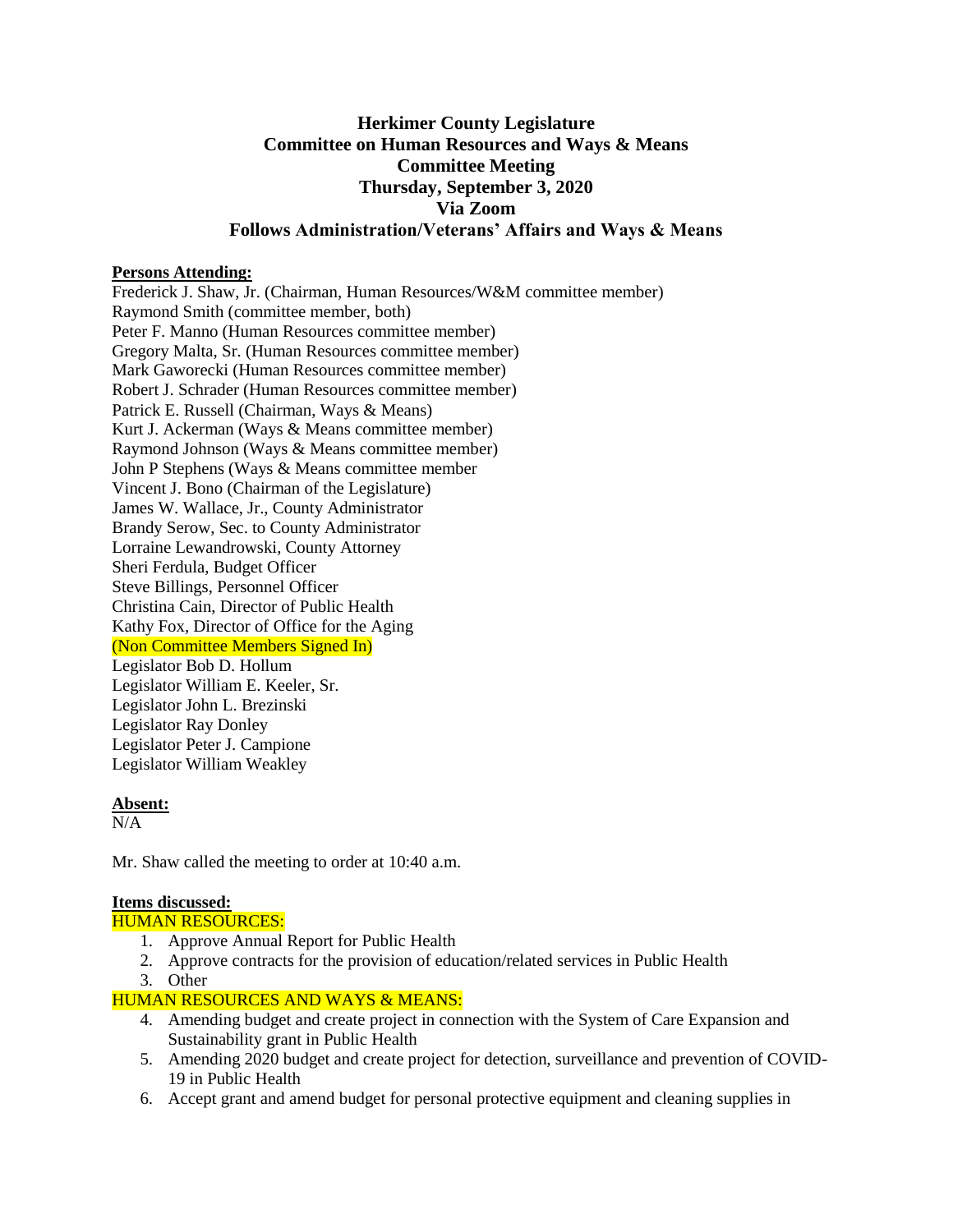Public Health

- 7. Accept grant and amend budget for Immunization in Public Health
- 8. Accept relief fund payment and amend budget in Mental Health
- 9. Approve request to hold virtual Senior Picnic
- 10. Other

## **Committee Vote Record:**

#### HUMAN RESOURCES:

Mr. Shaw: "Number one on the agenda is to approve the Annual Report for Public Health."

Item #1 – On motion of Mr. Schrader, seconded by Mr. Bono for Human Resources, Item #1 was voted on, approved and moved for Resolution. Unanimous.

Mr. Shaw: "Number two is approve contracts for the provision of education/related services in Public Health."

Item #2 – On motion of Mr. Bono, seconded by Mr. Smith for Human Resources, Item #2 was voted on, approved and moved for Resolution. Unanimous.

Item  $#3 - N/A$ 

## HUMAN RESOURCES AND WAYS & MEANS:

Mr. Shaw: "Number four, amending budget and create project in connection with the System of Care Expansion and Sustainability grant in Public Health

Item #4 – On motion of Mr. Smith, seconded by Mr. Bono for Human Resources and on motion of Mr. Bono, seconded by Mr. Smith for Ways & Means, Item #4 was voted on, approved and moved for Resolution. Unanimous.

Mr. Shaw: "Number five, amending 2020 budget and create project for detection, surveillance and prevention of COVID-19 in Public Health."

Item #5 – On motion of Mr. Smith, seconded by Mr. Schrader for Human Resources and on motion of Mr. Stephens, seconded by Mr. Bono for Ways & Means, Item #5 was voted on, approved and moved for Resolution. Unanimous.

Mr. Shaw: "Number six, accept grant and amend budget for personal protective equipment and cleaning supplies in Public Health."

Item #6 – On motion of Mr. Smith, seconded by Mr. Schrader for Human Resources and on motion of Mr. Bono, seconded by Mr. Stephens for Ways & Means, Item #6 was voted on, approved and moved for Resolution. Unanimous.

Mr. Shaw: "Number seven, accept grant and amend budget for Immunization in Public Health."

Item #7 – On motion of Mr. Bono, seconded by Mr. Smith for Human Resources and on motion of Mr. Bono, seconded by Mr. Smith for Ways & Means, Item #7 was voted on, approved and moved for Resolution. Unanimous.